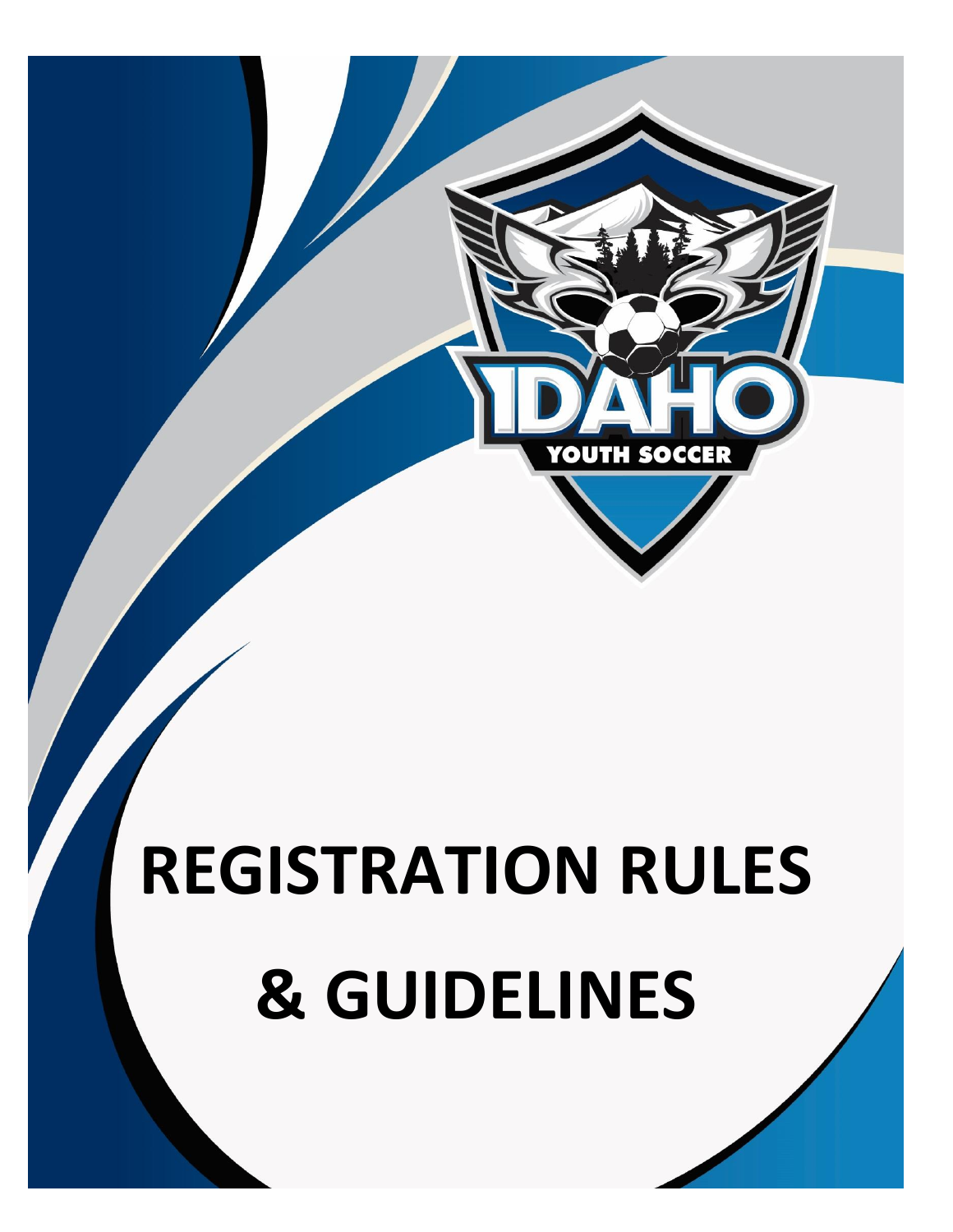# Table of Contents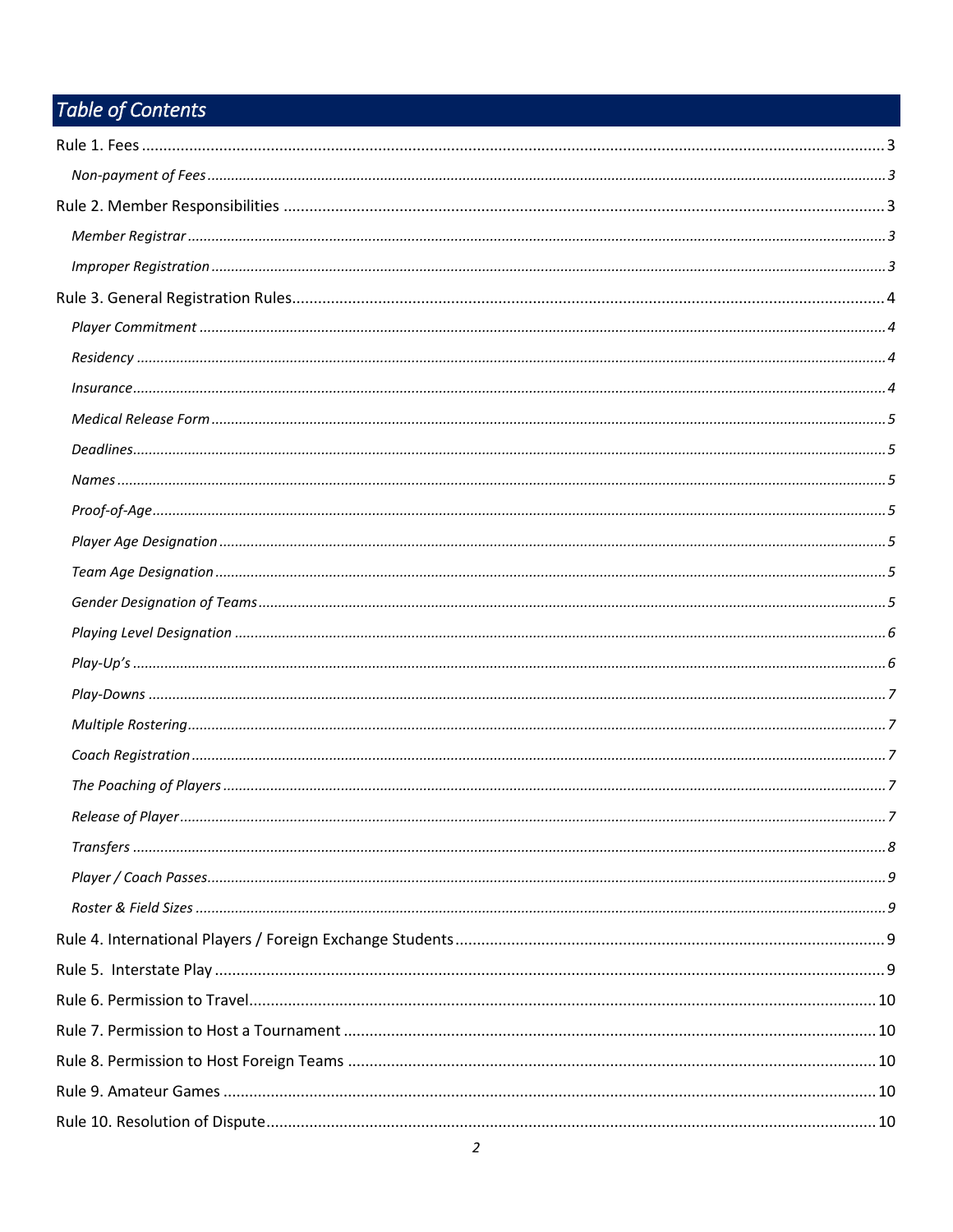# <span id="page-2-0"></span>*Rule 1. Fees*

All fees associated with the registration of players, coaches and managers shall be determined by the board of directors during the annual budget approval process.

#### *Non-payment of Fees*

<span id="page-2-1"></span>No player / team may participate in any IYSA-sanctioned event if such player / team fails to pay (or make arrangements for payments satisfactory to IYSA), any fees, dues, travel expenses or other amounts payable by such teams / players to IYSA or any of its state ran sanctioned programs.

# <span id="page-2-2"></span>*Rule 2. Member Responsibilities*

Each member shall be responsible for insuring proper registration of the players and coaches, affiliation of the teams and proper accounting of fiscal transactions.

#### *Member Registrar*

<span id="page-2-3"></span>Each member organization must appoint a registrar and notify IYSA. Registrars are responsible for ensuring that all players are registered with IYSA in accordance to the rules and regulations of the association.

The member registrar will be responsible for submitting the player and team information to the IYSA registrar. Method of submission will be determined by the IYSA Registrar prior to each seasonal year.

#### *Improper Registration*

<span id="page-2-4"></span>Any team using a player who is over-age or who is improperly entered on the team's roster without permission of IYSA shall be subject to investigation by IYSA and may face disciplinary action by the member organization and/or board of directors of this association.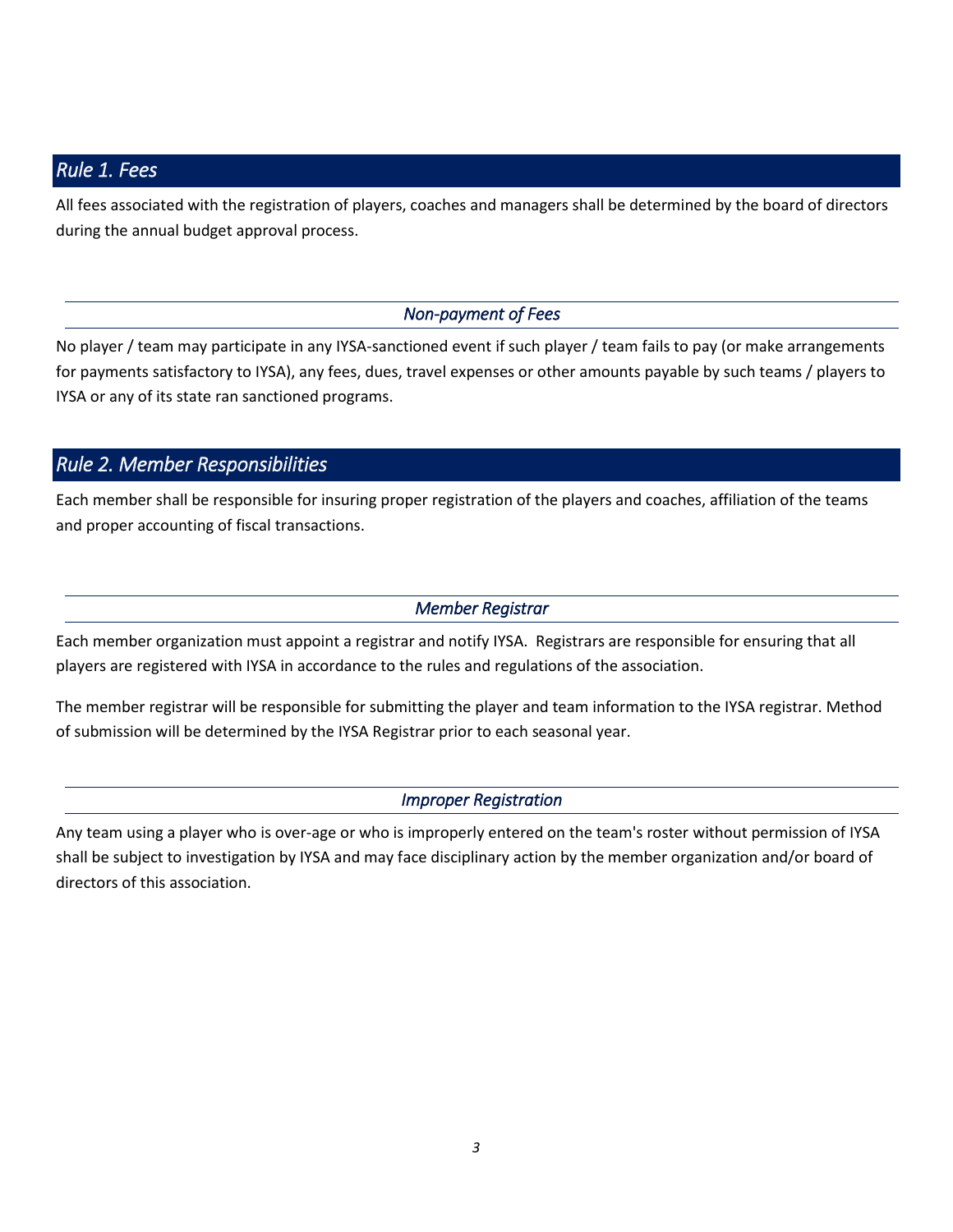# <span id="page-3-0"></span>*Rule 3. General Registration Rules*

#### *Player Commitment*

<span id="page-3-1"></span>A player is considered committed for an entire seasonal year to a member organization when;

a) The player's parents/guardians have signed the registration paperwork with the member organization

#### **and**

b) The player information has been submitted and accepted by IYSA.

A committed player may not play for another member organization unless

- a) They have permission from their registered member organization
- b) They are granted a release
- b) They are granted a transfer (The player cannot play in State Cup during that seasonal year for their new club.)
- c) The member organization does not have a team at the player's true age group and the player does not want to play-up (see play-up section).

Member organizations, clubs or teams shall provide players and the parents or guardians of players with information regarding the restrictions on changing affiliates, clubs or team's registration during the Seasonal year. This information shall be clearly indicated on the registration or commitment form or an attached document.

#### *Residency*

<span id="page-3-2"></span>A player must register in the state in which he or she resides with his or her parent(s) or guardian(s), or in the case of a student in residence at a boarding school, college or university, the player may register in the state in which the boarding school, college, or division of the college or university is located. Any other questions of residency may be determined by IYSA.

#### *Insurance*

<span id="page-3-3"></span>All players registered with IYSA are covered by the association's secondary medical insurance providing that the player has other primary coverage in place. Any player that does not have other primary coverage will not be entitled to the secondary coverage. The cost of insurance (liability and medical) is set by the insurance company each year. Therefore, an increase or decrease in costs may be passed directly on to the IYSA member organizations.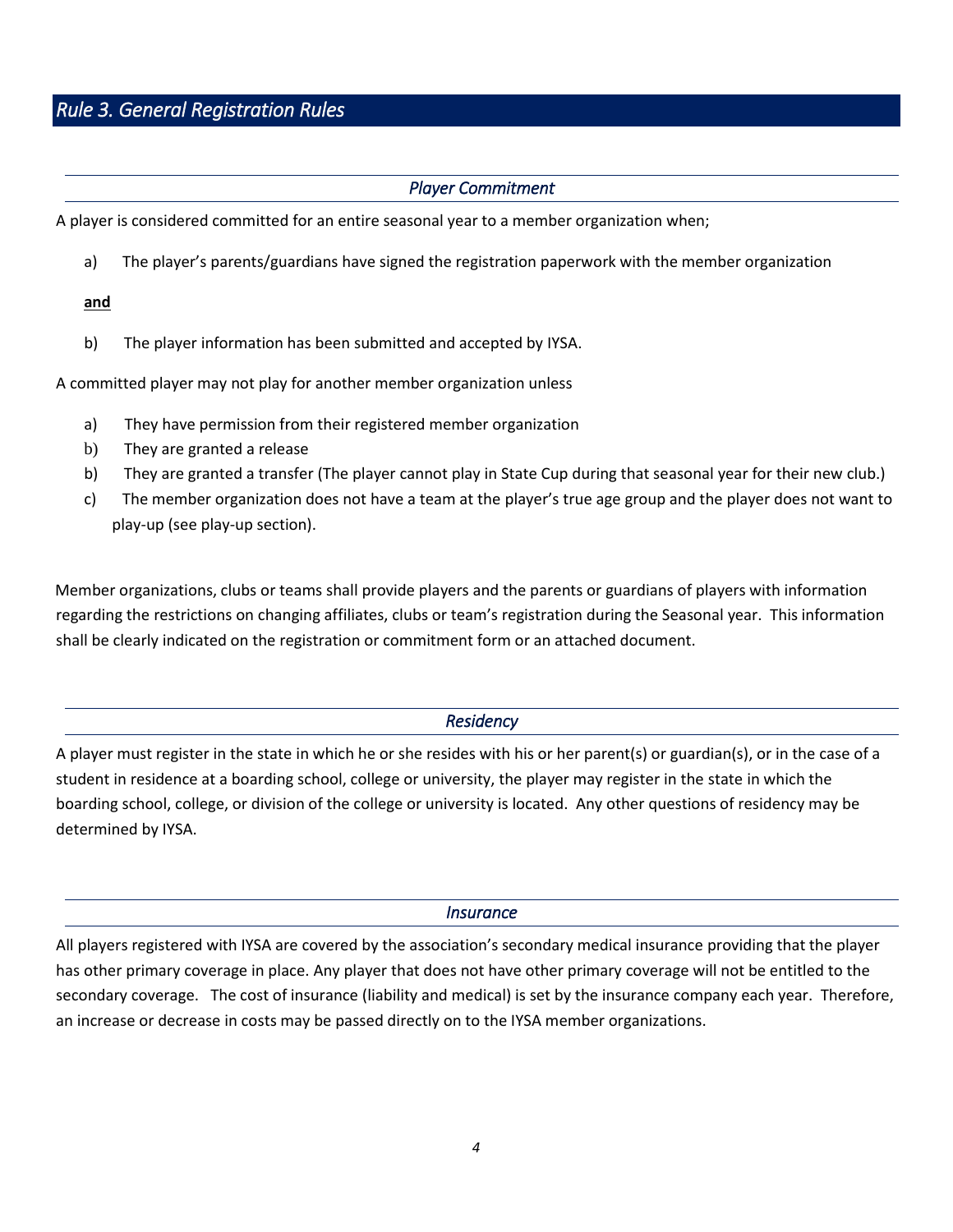#### *Medical Release Form*

<span id="page-4-1"></span><span id="page-4-0"></span>All players are required to submit a properly completed medical release form to their member organization.

#### *Deadlines*

All registration fees, forms and team rosters must be submitted by the deadlines to avoid any delays and possible late charges.

#### *Names*

<span id="page-4-3"></span><span id="page-4-2"></span>Players must use their first and last name as it appears on their proof-of-age document on all registration materials.

### *Proof-of-Age*

Proof-of-Age shall consist of any one of the following: a birth certificate, a uniform services identification and privilege card (DD Form 1173) issued by the uniformed services of the United States or birth registration issued by an appropriate government agency, board of Health Records, passport, alien registration card (green card) issued by the United States government, a certificate issued by the Immigration and Naturalization Service attested to age or a certification of an American citizen born abroad issued by the appropriate government agency. A birth certificate from a foreign country must be accompanied by a notarized English translation. The translator's qualification must be attached. Hospital, baptismal or religious certificates will not be accepted. Any player may be called upon to prove his/her legal age by the Board of Directors, the Registrar, the District Commissioner or the Member President.

#### *Player Age Designation*

<span id="page-4-4"></span>A Players age designation shall be designated per the current registration age chart. A copy of the current chart can be found on the IYSA website.

*Team Age Designation* 

<span id="page-4-6"></span><span id="page-4-5"></span>A team shall be designated as being of the age of the oldest player on the roster.

#### *Gender Designation of Teams*

IYSA recognizes the following types of teams

- 1. Girls' Teams are teams with females only.
- 2. Boys' Teams are teams with males only.
- 3. Coed Teams are teams with both males and females and shall be considered a Boys' team for any sanctioned league or competition.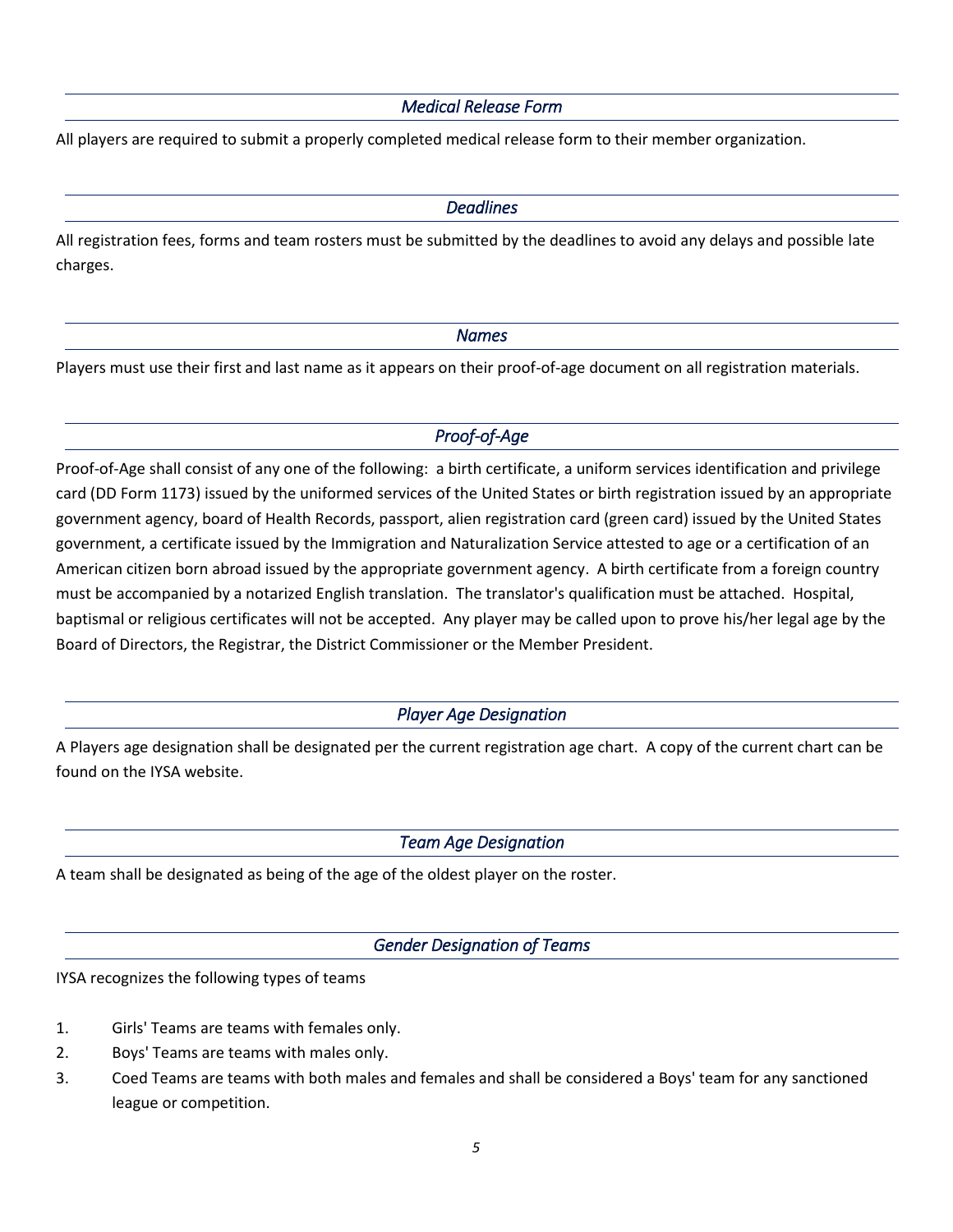#### *Playing Level Designation*

<span id="page-5-0"></span>IYSA recognizes the following levels of teams / players

- 1) Competitive
	- a. Teams formed through a tryout process
	- b. Players must be registered as a competitive player to be on a competitive team roster
	- c. Players receive no guaranteed play time
	- d. Teams / Players may compete in State Cup and any in or out of state US Soccer member sanctioned event
- 2) Recreation
	- a. Teams not formed through a tryout process
	- b. Players must be registered as a recreational player to be on a recreational team roster
	- c. Teams may not compete in a competitive-only designated event.
	- d. Players should receive approximately equal playing time unless of discipline issues.
	- e. Teams / Players may not compete in State Cup
	- f. Teams may not compete out of State without written permission from IYSA

#### *Play-Up's*

- <span id="page-5-1"></span>1) A player U14 or below may register to a team competing in an age group up to two (2) years higher.
- 2) A player U15 or above may register to a team competing in any higher age group.
- 3) A player's parent must consent to the player's registering to a team competing in any higher age group. Such consent is implied if the parent registers online, and no special form is required in such case.

*Play up exception:* Players wishing to play up more than what is stated may do so under the following guidelines/procedures:

- 1) Player is in good standing.
- 2) Recommendation from the Member Organization DOC, Technical Director or President.
- 3) Final Approval from the IYSA Technical Director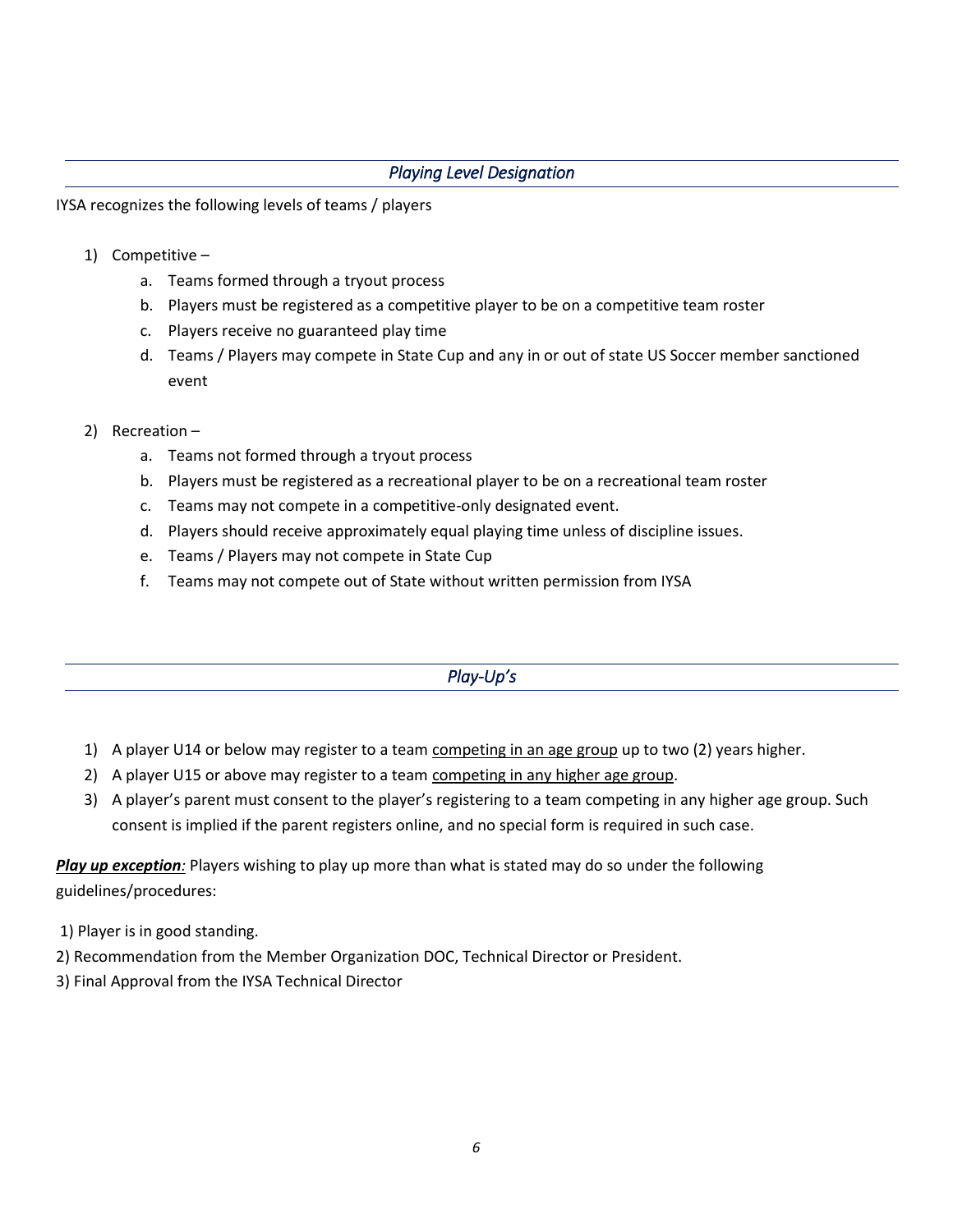*Play-Downs* 

<span id="page-6-0"></span>Players may not be play-down on a team lower than their age of designation without the permission of the IYSA Technical Director or as allowed by an event rule of competition.

#### *Multiple Rostering*

<span id="page-6-1"></span>If permitted under club, league or member rules, and subject to state cup rules, a player may be rostered on a maximum of two IYSA teams within the same club if the teams are in different leagues and subject to any overriding tournament or league restrictive rules.

A competitive or recreational player may not be registered with more than one club at any given time during the seasonal year however a player wishing to participate in an internal recreation league for one club and a competitive team with another club may do so with the permission of both clubs.

A player registered with IYSA may also be registered with and/or play with another organized youth soccer association, e.g. AYSO.

#### *Coach Registration*

<span id="page-6-2"></span>As part of the Athlete and Participant Safety Policy coaches, managers, referees and volunteers, will need to submit an online or paper Volunteer Registration Disclosure Form (VRD) to IYSA. This form must be completed and submitted every year. Although a background check will be done every two years, there will be random checks done every year. Coaches must also comply with the current concussion education policy.

In order to comply with Safe Sport Authorization Act, all coaches, managers, referees and volunteers who have regular one-on-one interaction with players will be required to complete the SafeSport training (Approx. 90 minutes). Every 12 months they will also be required to complete the refresher course (Approx. 30 minutes).

#### *The Poaching of Players*

<span id="page-6-4"></span><span id="page-6-3"></span>Please refer to the Poaching Policy on the IYSA Website

#### *Release of Player*

A coach shall be permitted to release a player from his/her own team roster only under special circumstances and must have permission of the member organization president, or technical director examples include but are not limited to

Moving away from the area Repeated unexcused absences from practice sessions and/or games Repeated ungentlemanly or unladylike conduct at practice sessions Non-Payment of fees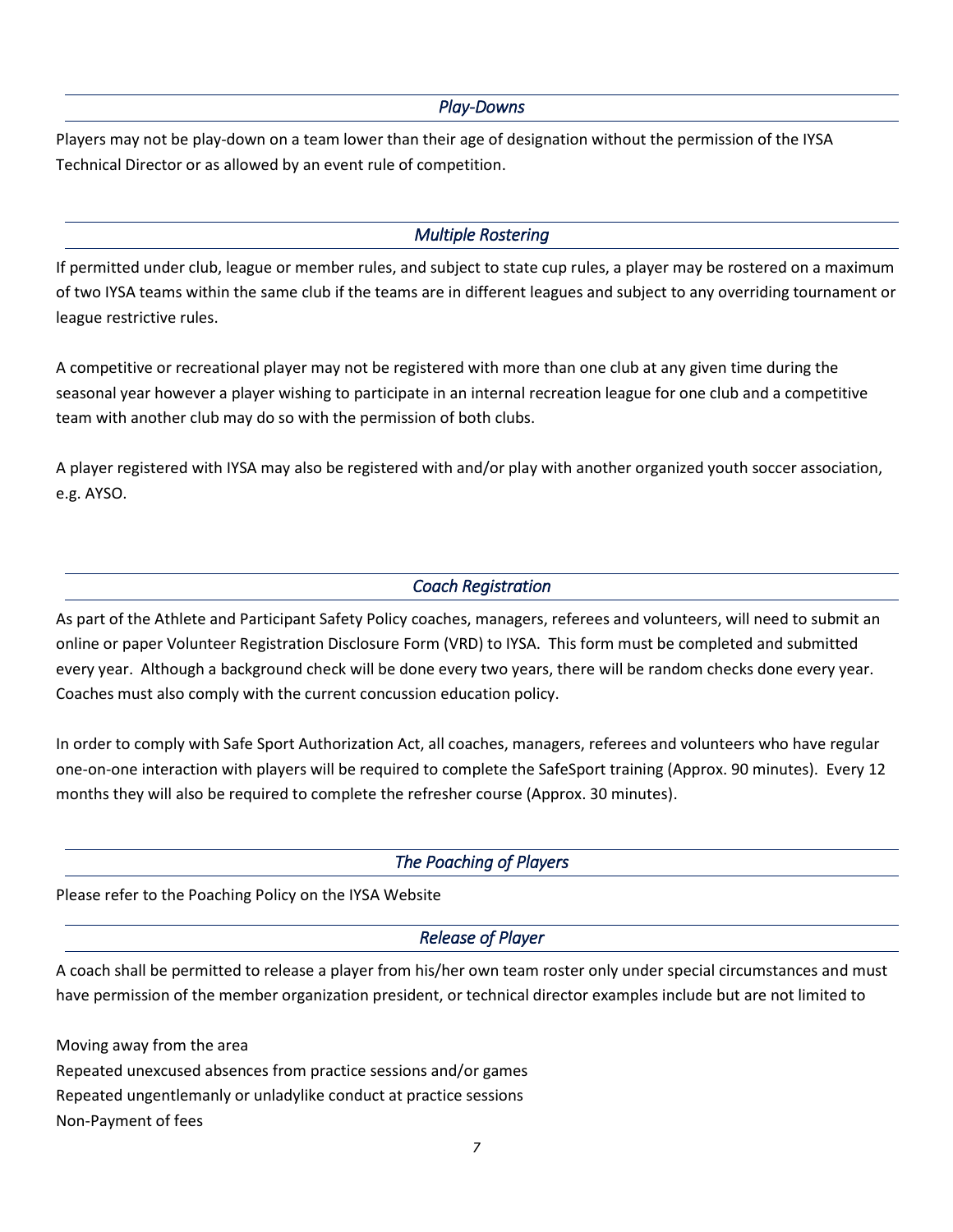#### *Transfers*

<span id="page-7-0"></span>Any player committing to an organization is considered registered with that organization for the entire seasonal year unless granted a release or transfer by that organization. All requests for transfers shall be submitted via e-mail or on the appropriate form to the IYSA registrar.

#### There are two types of transfer

- 1) Internal A Player moving from one roster in a member organization to another roster in the same member organization. Internal transfers are *not* counted towards the maximum of 5 that are allowed for a State Cup team.
- 2) External A Player moving from one-member organization to another.

Any player that is granted an external transfer to another organization is ineligible to play for their new organization in the National Championship Series, i.e. State Cup, for that playing year.

Exception 1. This rule will not apply if a player's signs with a team after tryouts and the team subsequently folds before the start of the next season. For "Fall teams" this means prior to the first scheduled game in the Fall for that team or for "Spring-only teams" this means prior to the first game for that team after the team is registered with the State. In these cases the player will be considered as an add/drop rather than a transfer.

Exception 2. A player moving into the District during the playing year will be considered a new player rather than a transfer.

Exception 3. A player moving beyond 50 miles of their current area of residence, may be granted a transfer with permission to play at state cup, but must apply to IYSA for a ruling.

Exception 4. A player being dropped from one organization via the add/drop form then added to another organization will be eligible for State Cup however it is still considered a transfer against the receiving team per NCS rules.

All other requests for exceptions will be considered on a case by case basis and must be submitted in writing to IYSA for consideration.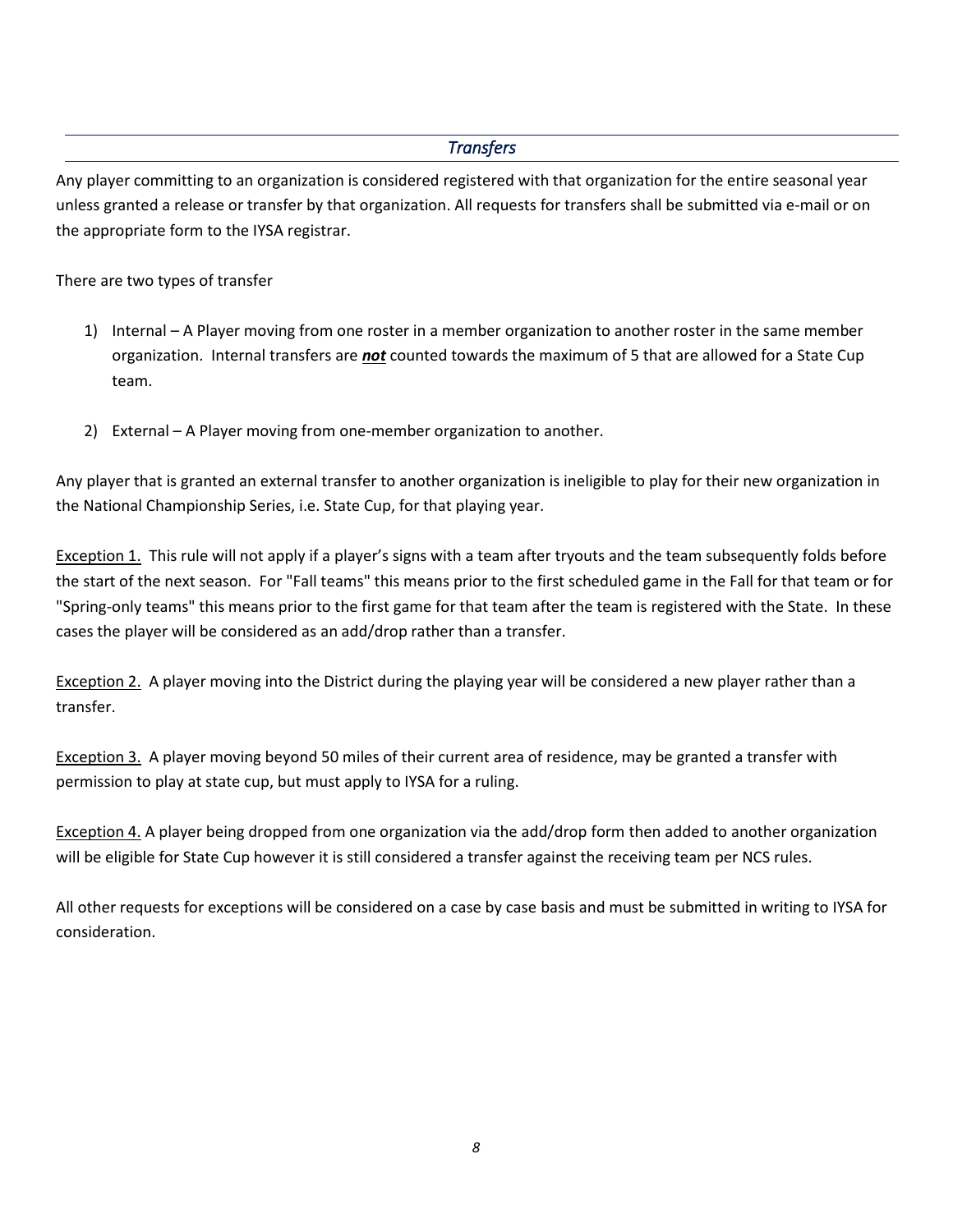*Player / Coach Passes* 

<span id="page-8-0"></span>Player passes and coach passes will be issued electronically by IYSA to its member associations. The member Associations have the option of using their player passes to allow players to participate with other club teams if they abide by the current play-up policy.

#### *Roster & Field Sizes*

<span id="page-8-1"></span>To compete in an IYSA sanctioned event a team may have no more than 22 players on an event roster. Unless otherwise specified by a specific rule of competition, the maximum game day roster cannot exceed 18 players.

The following is a table of *recommended* minimum and maximums roster sizes as well as field sizes:

| Age Group   | <b>Game Format</b> | <b>Field Length</b> | <b>Field Width</b> | Minimum | Maximum |
|-------------|--------------------|---------------------|--------------------|---------|---------|
| U7          | 4 v 4              | $25 - 40$           | $20 - 30$          |         | ь       |
| U8          | 4 v 4              | $25 - 40$           | $20 - 30$          |         | 6       |
| U9          | 7 v 7              | 55-70               | $35 - 50$          |         | 12      |
| U10         | 7 v7               | 55-70               | $35 - 50$          |         | 12      |
| U11         | 9 <sub>V</sub> 9   | 70-90               | $45 - 55$          | 9       | 16      |
| U12         | 9V9                | 70-80               | $45 - 55$          | 9       | 16      |
| $U13 - U19$ | 11 v 11            | 110-120             | 65-80              | 11      | 22      |

# <span id="page-8-2"></span>*Rule 4. International Players / Foreign Exchange Students*

Per U.S Soccer regulations, International players / Foreign Exchange Students may require special permission to be registered. Please consult with the IYSA office for the latest procedures.

# <span id="page-8-3"></span>*Rule 5. Interstate Play*

All players or teams wishing to compete in a league operating in a state other than the state in which they are registered, must receive permission from IYSA. Permission must be obtained from a) the state association where they are registered, and b) the state association where they wish to play.